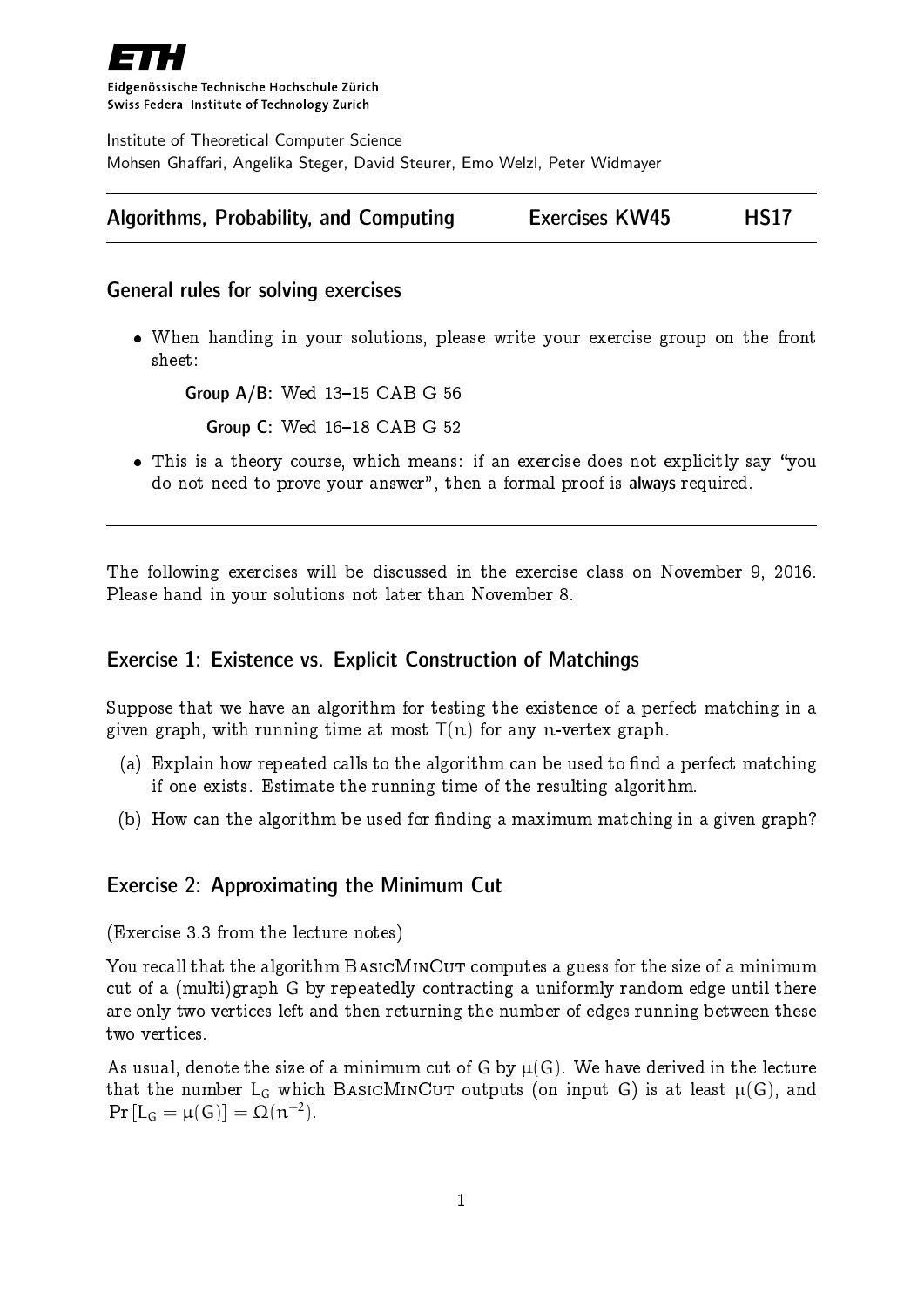Consider the following slightly modified algorithm  $BASICMINCUT'$ : just like  $BASICMIN-$ CUT, it repeatedly contracts a uniformly random edge until there are only two vertices left. But instead of just returning the number of edges between those two vertices in the very end, it returns the smallest degree of any vertex observed during the execution of the algorithm. That is if  $G_0, G_1, G_2, \ldots, G_{n-2}$  is the sequence of graphs encountered, with  $G_0 = G$  and  $|V(G_{n-2})| = 2$ , it returns

$$
L_G \mathrel{\mathop:}= \min_{0 \leq i \leq n-2} \, \min_{\nu \in V(G_i)} \, deg(\nu).
$$

Prove that

- (a) BASICMINCUT' can be implemented so as to run in time  $\mathcal{O}(n^2)$ ,
- (b)  $L_G \geq \mu(G)$  always holds,
- (c) for any fixed  $\alpha > 0$ , the sucess probability

$$
p_\alpha(n) := \min_{G \text{ a graph on } n \text{ vertices}} \Pr\left[L_G \leq (1+\alpha)\mu(G)\right]
$$

satisfies the recurrence

$$
p_{\alpha}(n) \ge \left(1 - \frac{2}{(1+\alpha)n}\right) p_{\alpha}(n-1).
$$

Using (c), one can prove that for any fixed  $\alpha>0,$   $p_\alpha(n)\in \Omega(n^{\frac{-2}{1+\alpha}}),$  but this is just calculation and we do not ask you to do this here.

#### Exercise 3: Bounding the Number of Minimum Cuts

(Exercise 3.2 from the lecture notes)

Prove: a connected (multi)graph G on  $\bm{{\mathsf n}}$  vertices cannot have more than  ${n \choose 2}$  $\binom{n}{2}$  minimum cuts.

#### Exercise 4: Submodularity for Min-Cut

Let  $(V, E)$  be an undirected graph. For every subset of vertices S we associate the cut  $C(S) := E(S, V \setminus S)$ . Define a function  $f : 2^V \to \mathbb{R}$  by  $f(S) := |C(S)|$  for  $S \subseteq V$ . In other words  $f(S)$  is the size of the cut  $C(S)$ .

(a) Show that the function f is sub-modular, meaning that

$$
f(A \cap B) + f(A \cup B) \le f(A) + f(B), \quad \forall A, B \subseteq V.
$$

(b) Let A, B  $\subset$  V be sets so that  $C(A)$  and  $C(B)$  are minimum cuts and suppose that  $A \cap B \neq \emptyset$  and  $A \cup B \neq V$ . Prove that in this case, also  $C(A \cap B)$  and  $C(A \cup B)$ must be minimum cuts of G.